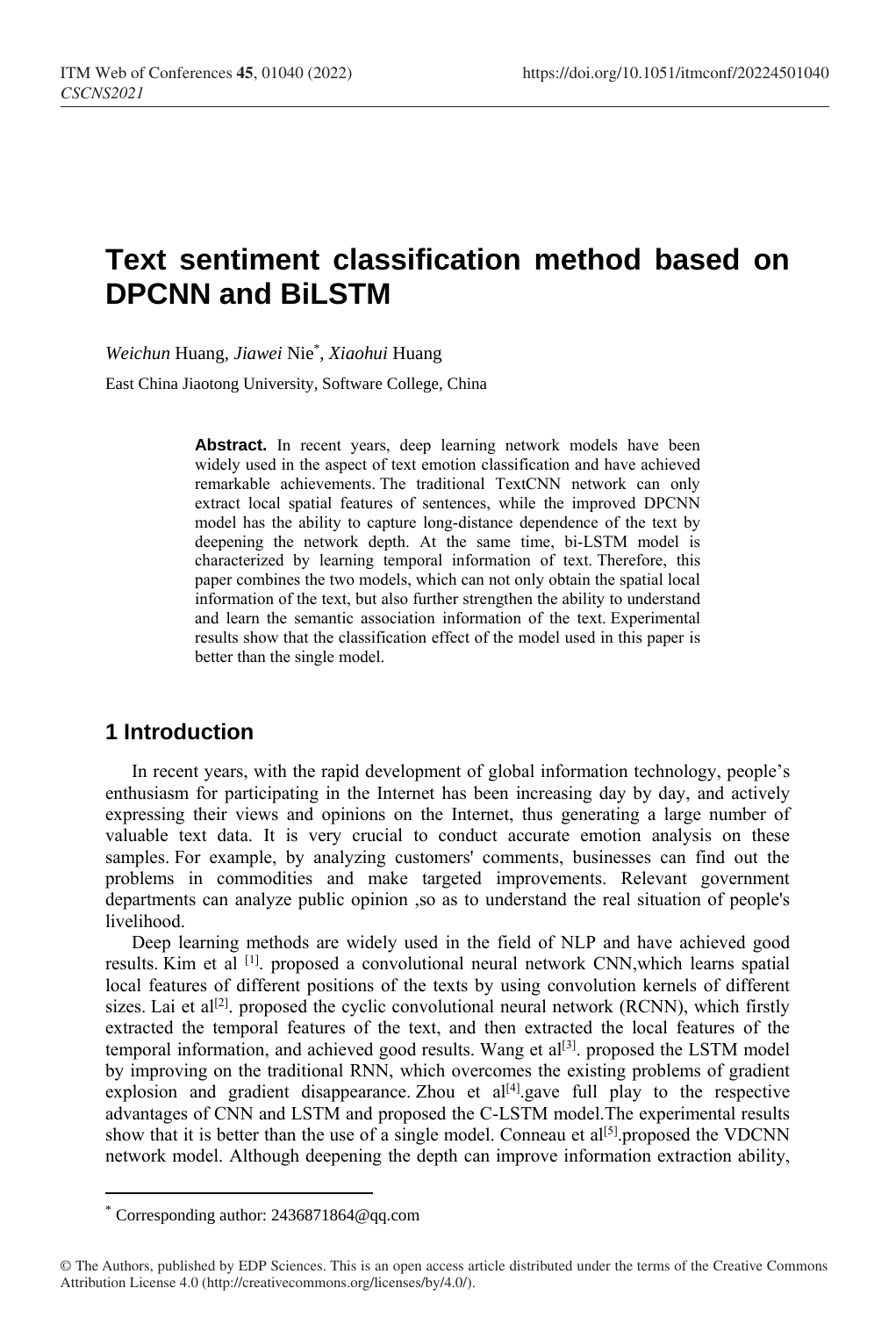the increase of training parameters and training time will also have drawbacks. Wang J et  $al^{[6]}$ . proposed the ResLCNN network for text classification, which avoids the problem of gradient disappearance in deep neural networks by constructing residual structure in multilayer network. The DPCNN model of the deep pyramid convolutional network proposed by this paper<sup>[7]</sup> although the model is deepened, has a simple structure and the ability to extract remote information, the classification effect is obvious at the representation level with words as semantic unit.

## **2 Model**

#### **2.1 LSTM**

Convolutional neural network CNN is mainly used to capture the local spatial features of sentences, and because the context of the text must be connected. Therefore, RNN, a recurrent neural network with the ability to remember previous information is proposed. But the problem of "long-distance dependence" arises, that is, due to the deepening of sequence length, the subsequent state cannot accurately remember the initial information. Therefore, Hochreiter et  $al^{[8]}$ . proposed the LSTM model, which can effectively avoid the problem of memory information being forgotten with the increase of sequence by using several special memory units.See Figure 1.



**Fig. 1.** LSTM cell structure diagram.

Forget the door: 
$$
f_t = \sigma(w_f \cdot h_{t-1} + w_f \cdot x_t + b_f)
$$
 (1)

Input the door: 
$$
i_t = \sigma(w_i \cdot h_{t-1} + w_i \cdot x_t + b_i)
$$
 (2)

Output the door: 
$$
o_t = \sigma(w_o \cdot h_{t-1} + w_o \cdot x_t + b_o)
$$
 (3)

Candidate memory unit: 
$$
\hat{c}_t = \tanh(w_c \cdot h_{t-1} + w_c \cdot x_t + b_c)
$$
\n(4)

$$
\text{UpdateS} \text{status: } c_t = i_t \times c_t + f_t \times c_{t-1} \tag{5}
$$

Output state: 
$$
h_t = o_t * \tanh(c_t)
$$
 (6)

Where:  $h_{t-1}$  represents the output state at the previous moment,  $x_t$  is the input information at the current moment,  $w_f w_i w_o$  is the weight matrix,  $b_f$  is the offset value,  $h_t$  is the output state of the current unit,  $\sigma$  which is used to calculate the activation value of each gate unit.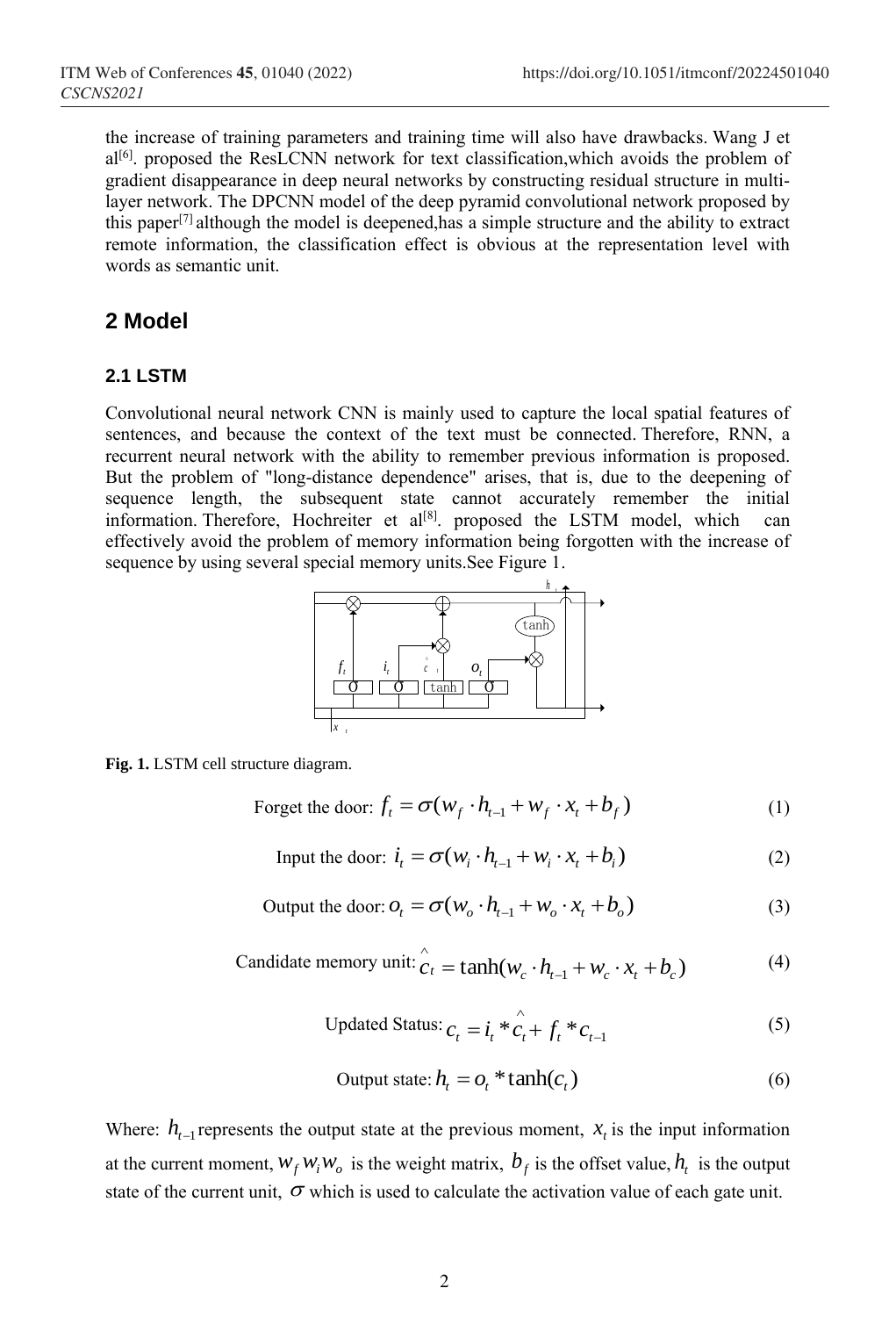#### **2.2 DPCNN**

Deep Pyramid Convolutional Network (DPCNN)<sup>[7]</sup> is a real deep text classification convolutional network following TextCNN. See Figure 2.Firstly, multi-dimension filter is used to convolve each text fragment to generate embedding. In order to allow CNN to capture long-distance information, the author adopts equal-length convolution to keep the positions of words in the input and output sequences unchanged. Each word has more accurate and comprehensive semantics and is represented by context information. Although the semantic representation will be richer when the network is deeper, two-layer convolution is generally adopted in consideration of efficiency. In addition, the use of 1/2 pooling layer not only reduces the sequence length by half, but also doubles the perceived information. Finally, in order to avoid the problems of weight loss and gradient dispersion caused by deepening the network depth, the author uses the idea of residual connection in ResNet to alleviate the above problems to a large extent.



**Fig. 2.** DPCNN model structure diagram.

#### **2.2 BiLSTM-DPCNN**

First, the sentences are expressed randomly as a set of vector by word embedding, and then sent to two different types of deep learning models bi-LSTM and DPCNN respectively, which can not only capture the spatial local features of the text, but also enhance the ability to understand contextual semantic association information. Bi-directional LSTM can accurately represent the forward and backward semantic information of sentences. Then the two features are combined and send them to the fully connected layer network for dimensionality reduction classification, See Figure 3.



**Fig. 3.** Overall structure diagram of the model.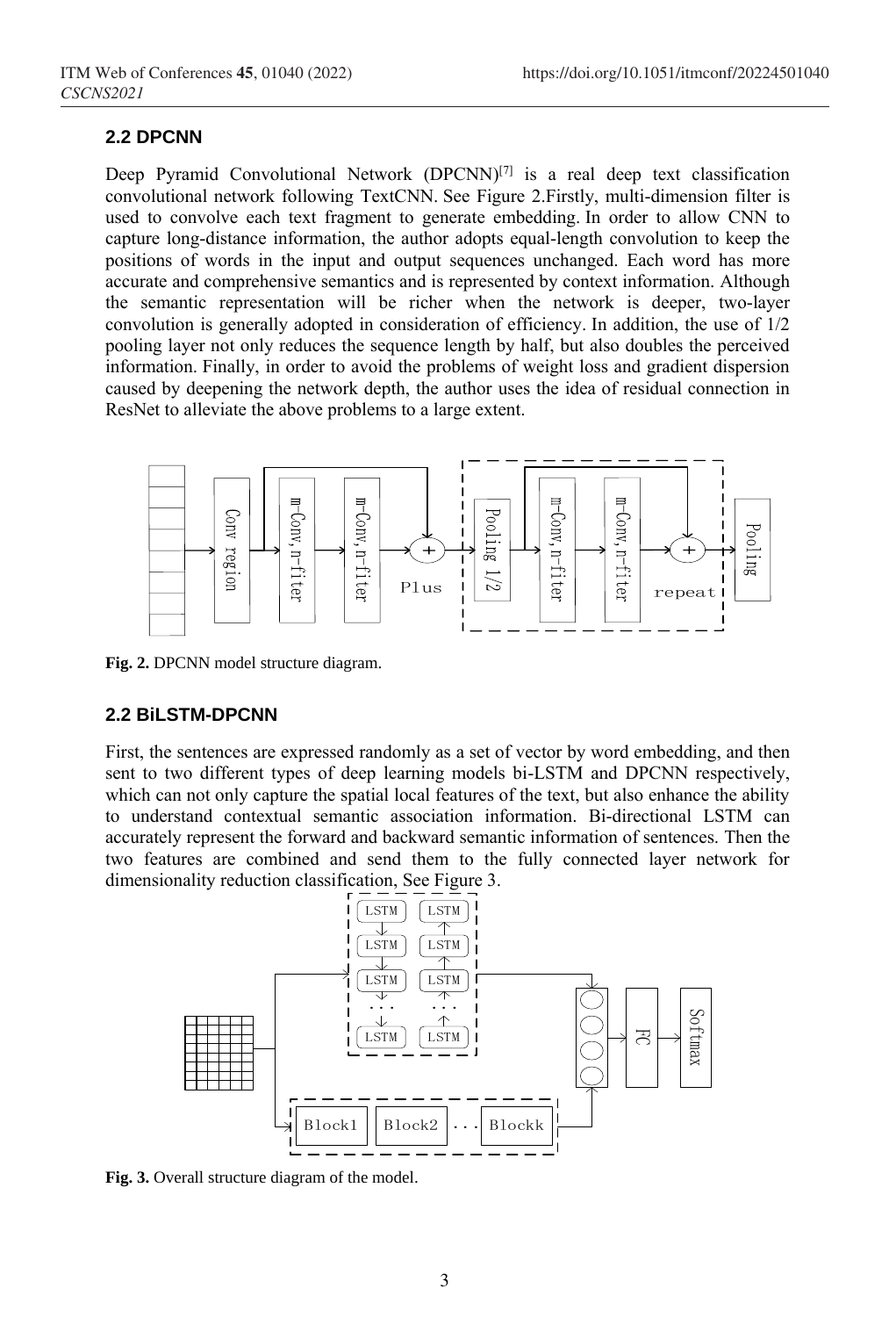# **3 Experiment**

This paper uses the hotel review data set ChnSentiCorp\_htl\_all (CSC for short) collected by Tan Songbo in China.There are 7766 data samples, which are divided into positive and negative comments. The training set and the test set are randomly divided according to the ratio of 9:1, and 6989 training sets and 777 test sets are obtained. The stuttering word segmentation tool is used to segment all text data and remove punctuation marks, repetitive items and other meaningless items for emotion classification.

In order to verify the effectiveness of the model, comparative experiments were conducted on four different models. See table 1,The experimental results found that the accuracy of the model presented in this paper could reach up to 86.74%, and in the number of 5 different convolution kernels, the 3 effects are all most.Table 2 shows the values of each evaluation index under the optimal accuracy of the model.

| num filters | <b>Bi-LSTM</b> | <b>DPCNN</b> | <b>BILSTM DPCNN</b> | BILSTM+DPCNN |
|-------------|----------------|--------------|---------------------|--------------|
| 80          |                | 84.43%       | 85.71%              | 86.74%       |
| 90          |                | 84.04%       | 85.20%              | 86.62%       |
| 100         | 84.81%         | 86.62%       | 85.46%              | 85.59%       |
| 110         |                | 85.33%       | 85.46%              | 86.62%       |
| 120         |                | 83.66%       | 86.10%              | 85.33%       |

**Table 1.** Comparison of accuracy of different models.

|  |  |  | <b>Table 2.</b> Specific evaluation indicators. |
|--|--|--|-------------------------------------------------|
|--|--|--|-------------------------------------------------|

|          | precision | recall | f1-score | support |
|----------|-----------|--------|----------|---------|
| Negative | 80.18%    | 75.83% | 77.94%   | 240     |
| Positive | 89.45%    | 91.62% | 90.52%   | 537     |

# **4 Conclusion**

The text uses DPCNN and BiLSTM to learn the spatial local features and global temporal features of the text respectively. Compared with CNN and LSTM, the ability to understand contextual information is further strengthened. Next, attention mechanism and syntactic structure information should be introduced to enhance the ability to extract key and important information in the future.

## **References**

- 1. Kim Y. Convolutional neural networks for sentence classification[J],arXiv preprint arXiv,1408.5882(2014).
- 2. Lai S , Xu L , Liu K , et al, Recurrent convolutional neural networks for text classification[C],the 29th AAAI Conference on Artificial Intelligence,2267- 2273(2015).
- 3. Wang X, Liu Y, Sun C J, et al, Predicting polarities of tweets by composing word embeddings with long short-term memory[C],the 53rd Annual Meeting of the Association for Computational Linguistics and the 7th International Joint Conference on Natural Language Processing,1343-1353(2015).
- 4. Zhou C, Sun C, Liu Z,et al, A C-LSTM neural network for text classification[J],arXiv preprint arXiv:1511.08630(2015).